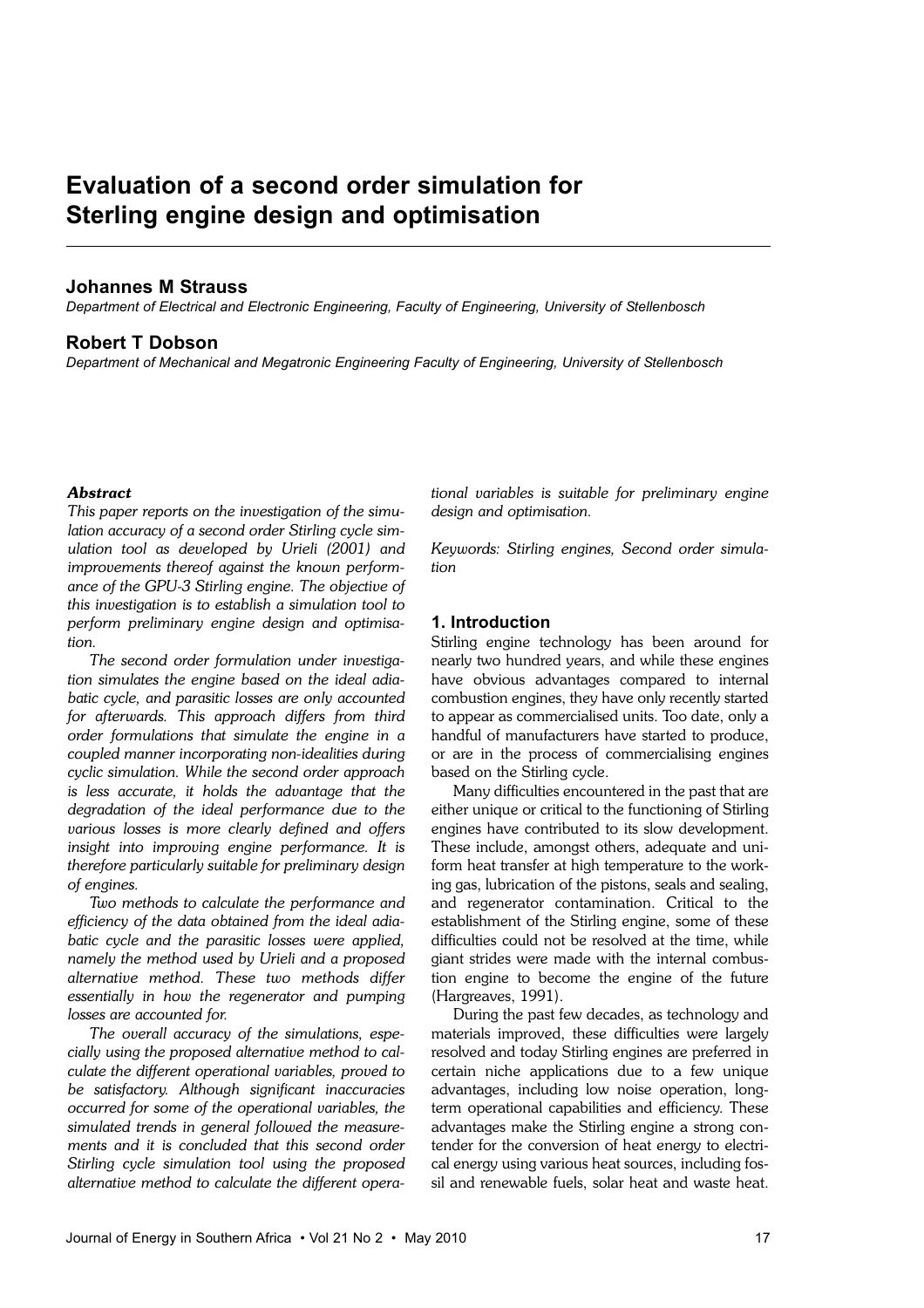In this regard, research on the per cycle simulation of the thermodynamic and gas dynamic behaviour of Stirling engines has helped to improve our understanding of these processes and helped with optimization of engines.

Stirling cycle analysis has been approached in a variety of ways. With the focus here being cyclic thermodynamic and gas dynamic behaviour, one such approach (broadly known as nodal or finitecell analysis) strives to obtain numerical solutions to the various thermodynamic variables, e.g. temperature and pressure, as a function of location and time throughout the engine. This method falls within the range of methods commonly referred to in Stirling cycle analysis as second order or third order simulation, depending on the complexity with which the simulation is approached (Organ, 1992).

Nodal analysis or finite-cell analysis entails the subdivision of the flow passages, i.e. the heat exchangers and regenerator, into a number of cells and the subsequent formulation of the engineering form of the conservation equations for these cells in terms of finite differences. The variable volumes of the expansion and compression spaces are described by an adiabatic model. The momentum and energy equations may be simplified by omitting some of the terms. An energy balance for the walls of the flow passages may or may not be part of the formulation. This analysis is attractive in that sufficient detail is generated to form a picture of gas pressures, mass flow, gas and metal temperatures and so forth as a function of location and time (Organ, 1992).

Probably the most influential of these formulations include those of Urieli and Berchowitz. Urieli (1977) developed a one-dimensional approach with complete differential equations of continuity, momentum and energy of the working gas and energy of the regenerator matrix and heat exchanger walls. In addition, kinetic energy terms are included in the energy equation of the working gas, while gas acceleration effects are included in the momentum equation.

Berchowitz (1978) continued to improve on the work of Urieli, e.g. by including viscous dissipation in the working gas. Berchowitz also identified errors and unnecessary assumptions in the formulation of Urieli and proposed corrections thereof. These are truly third order formulations and are particularly suitable to investigate different engine configurations and working conditions, with the further advantage of being able to observe the thermodynamic and gas dynamic behaviour of the engine at any given time or location.

While the forementioned formulations approach the engine simulation in a coupled fashion, i.e. all of the loss mechanisms are included in the cyclic thermodynamic simulation of the engine, simplified decoupled analysis, also known as second order

analysis, simulates the engine based on the ideal adiabatic cycle and parasitic losses are only accounted for afterwards. While this approach is less accurate, it holds the advantage that the degradation of the ideal performance due to the various losses is better identified and thus offers insight for improving engine performance. This method is therefore particularly suitable for preliminary design of engines (Berchowitz, 1986).

Berchowitz (1986) went on to develop a second order approach with preliminary design and optimisation as its objective. This method was then used to test its accuracy against three well documented Stirling engines of which the GPU-3 (Ground Power Unit), a rhombic drive Stirling engine generator set developed by the General Motor Research Laboratories, is probably the best documented Stirling engine available to the public.

Urieli and Berchowitz (1984) developed a simplified variation of this approach that later served as a basis for a course that Urieli (2001) presented at the Ohio University in Athens, Ohio, on Stirling cycle machine analysis, where the machine analysis was also implemented by Urieli in the mathematical software package MATLAB.

In a recent investigation, Snyman *et al.* (2008) simulated a Heinrici Stirling engine with this simplified variation and compared the simulated results with experimental data. The simulation was found to be fairly accurate. The Heinrici Stirling engine is, however, not a high performance engine, i.e. it consists of only three main volumes, namely an integrated expansion space/hot side heat exchanger and compression space/cold side heat exchanger with a flow passage in between, also acting as a very inefficient regenerator. In modern high performance engines, with highly efficient regenerators, the expansion space/hot side heat exchanger and compression space/cold side heat exchanger respectively are separate volumes to improve heat transfer, yielding a five volume topology. The question still remains then to what extent this simplified variation, developed by Urieli and Berchowitz (1984), is capable of accurately simulating high performance Stirling engines.

In this paper, implementation of this simplified variation as developed by Urieli (2001) in the open source scripting language Python and the verification of its simulation accuracy against the known performance of the GPU-3 Stirling engine, are reported. The objective of this investigation is to establish a simulation tool to perform preliminary engine design and optimization and forms part of a longer term Stirling engine research effort at the University of Stellenbosch.

# **2. Ideal adiabatic numerical formulation**

Consider the alpha type engine configuration in Figure 1 indicating the simulation variables for the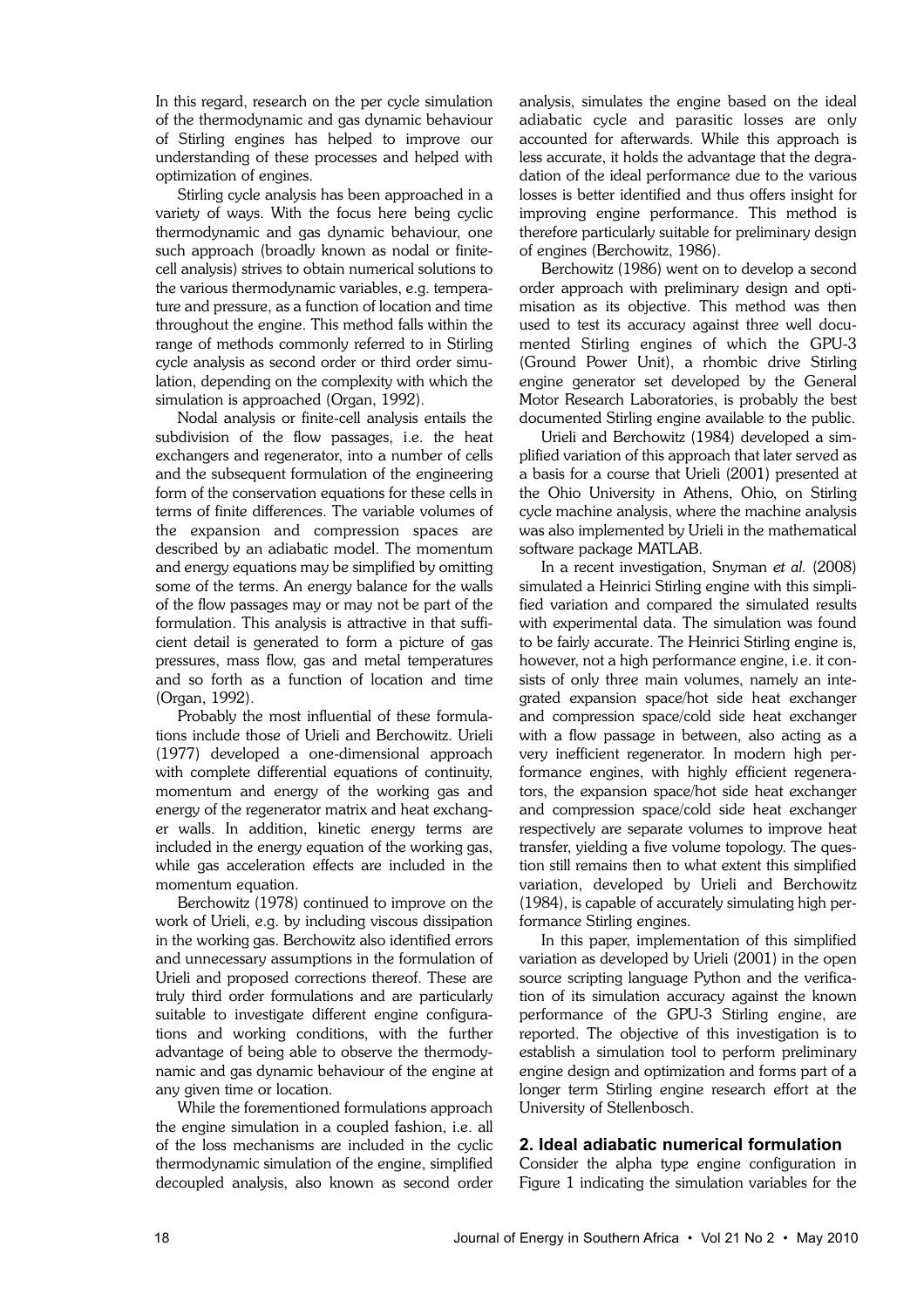ideal adiabatic approach. In Figure 1, *W*, *V*, *m*, *T*, *Q* and *p* refer to work, volume, mass, temperature, heat and pressure respectively. The subscripts *c*, *k*, *r*, *h*, and *e* refer to the compression space, cooler or cold side heat exchanger, regenerator, heater or hot side heat exchanger and expansion space respectively. The double subscripts *ck*, *kr*, *rh*, and *he* refer to the four interfaces between the respective cells.

The engine is subdivided into five cells, corresponding to the compression, cooler, regenerator, heater and expansion spaces respectively. The compression and expansion spaces are considered to be adiabatic. Energy is transferred across the interfaces between the cells by means of enthalpy transferred to and from the working spaces in terms of mass flow and upstream temperature. The cooler and heater act as an ideal energy sink and source respectively, i.e. the temperature of the working gas in the heat exchangers is considered to be equal to the heater and cooler temperatures. Regeneration is considered to be ideal.



**Figure 1: Diagram of alpha type engine showing simulation variables**  *Source: Urieli, 2001*

Figure 2 shows the temperature profile of the ideal adiabatic approach. It is shown that the temperature of the flow passages, that is the cooler, regenerator and heater, is fixed, with only the variable volume temperatures that change due to the assumption that the processes are adiabatic.



*Source: Urieli, 2001*

With reference to Figure 3 showing a generalised cell, governing equations for the adiabatic model are derived from the energy equation (Urieli, 2001)

$$
dQ + (c_p T_i m'_i - c_p T_o m'_o) = dW + c_v d(mT),
$$
\n(1)

the equation of state

$$
pV + mRT, \tag{2}
$$

and the equation of state in differential form (Urieli, 2001)

$$
dp/p + dV/V = dm/m + dT/T,
$$
 (3)

for each of the five cells, where  $c_p$  and  $c_v$  refer to the specific heat capacities of the gas at constant pressure and constant volume respectively. The subscripts *i* and *o* refer to inflowing and outflowing respectively and *m'* denotes the rate of mass flow. The law of conservation of mass is used to link the resulting equations.



**Figure 3: Generalised cell**  *Source: Urieli, 2001*

The complete set of equations describing the ideal adiabatic simulation of the five cell engine as shown above is given in Appendix A. It is found that there are twenty-two variables and sixteen derivatives to be solved for a single cycle. The variables can be divided as follows (Urieli, 2001):

- Seven variables of which the derivatives need to be integrated:  $T_c$ ,  $T_e$ ,  $Q_k$ ,  $Q_r$ ,  $Q_h$ ,  $W_e$ ,  $W_c$ .
- Nine analytical variables and derivatives: *W*, *p*, *Ve* , *V<sup>c</sup>* , *m<sup>c</sup>* , *m<sup>k</sup>* , *m<sup>r</sup>* , *m<sup>h</sup>* , *m<sup>e</sup>* .
- Six conditional and mass flow variables:  $T_{ck}$ ,  $T_{he}$ ,  $m'_{ck}$ ,  $m'_{kr}$ ,  $m'_{rh}$ ,  $m'_{he}$ .

Quasi-steady flow is assumed, which implies that the four mass flow variables remain constant over each integration interval with no acceleration effects. The problem thus reduces to the simultaneous solution of a set of seven ordinary differential equations.

The simplest approach to solve this set of ordinary differential equations is to formulate it as an initial-value problem, where the initial values of all the variables are known and the equations are integrated from this initial state over a complete cycle, i.e. where the crank completes one full rotation (360 degrees) bringing the pistons back to their initial positions. It should be noted that the ideal adia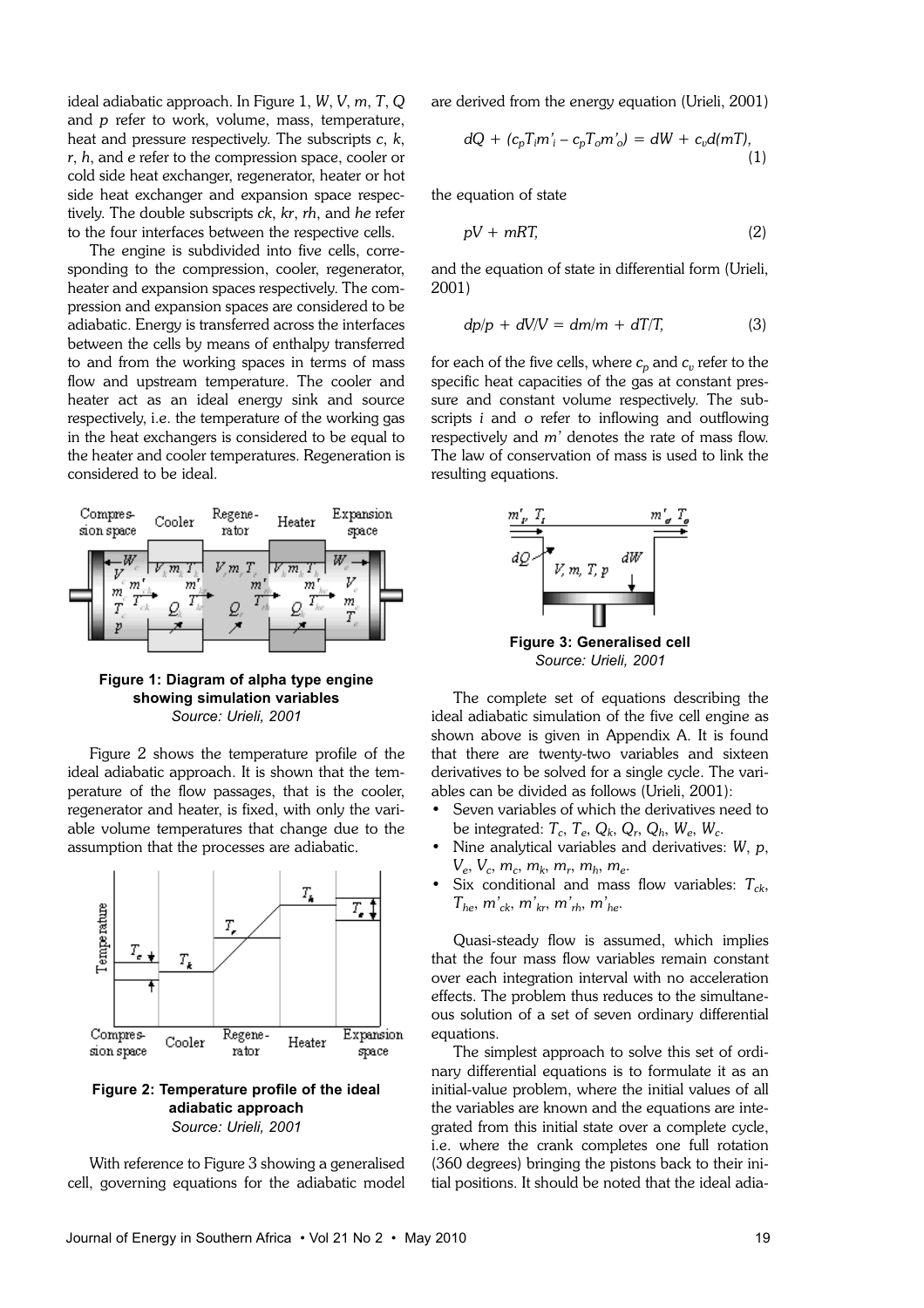batic model is not an initial-value problem, but rather a boundary-value problem, since we do not know the various initial values. However, by assigning arbitrary initial conditions for the seven variables to be integrated and integrating the equations through several complete cycles, the cyclic steady state can be attained where the respective values at the beginning of the cycle and at the end of the cycle are equal. According to Urieli (2001), the most sensitive measure of convergence to a cyclic steady state is the residual regenerator heat *Q<sup>r</sup>* at the end of the cycle, which should be zero.

# **3. Expanded second order numerical formulation**

Urieli and Berchowitz (1984) further expanded their second order formulation to consider non-ideal effects including non-ideal regeneration, non-ideal heat exchangers, heat leakage of the regenerator wall and pumping losses. The first two loss mechanisms may be illustrated as follows in the temperature profile of Figure 4.



# **Figure 4: Temperature profile for non-ideal regeneration and heat exchangers**  *Source: Urieli, 2001*

In Figure 4, the subscripts *wh* and *wk* refer to the heater wall and cooler wall respectively. The temperature profile of Figure 4 differs from that of Figure 2 by allowing for non-ideal regeneration and non-ideal heat exchanging.

#### *Non-ideal heat exchangers*

Non-ideal heat exchanging will result in the mean cooler and heater gas temperatures that differ from that of the exchanger walls.

From the basic equation for convective heat transfer we obtain

$$
\dot{Q} = h A_{wg} \left( T_w - T \right),\tag{4}
$$

where  $Q$  is the tempo of heat transferred, *h* is the convective heat transfer coefficient, *Awg* refers to the wall or wetted area of the heat exchanger surface,  $T_w$  is the wall temperature and *T* is the gas temperature.

While ideal heat exchanging was assumed for

the ideal adiabatic formulation, resulting in no difference between the gas temperatures and the wall temperatures, non-ideal heat exchanging is now taken into account. From (4), with *h* having a finite value, the gas temperatures in the heat exchangers and the heat exchanger wall temperatures will now differ.

The per cycle heat transferred for the cooler and the heater is thus

$$
Q_k = h_k A_{wgh} (T_{wk} - T_{k(mean)}/f) \tag{5}
$$

and

 $\mathcal{E}$ 

$$
Q_k = h_h A_{wgh} (T_{wh} - T_{h(mean)}/f)
$$
 (6)

respectively, where *f* denotes the rotational frequency in cycles per second.

#### *Non-ideal regeneration*

Regeneration was assumed to be perfect in the ideal adiabatic approach. By definition, a regenerator is a cyclic device. During the first part of the cycle, referred to as a "single blow", the hot gas flows through the regenerator from the heater to the cooler and heat is transferred to the regenerator matrix. During the second part of the cycle, the cold gas flows in the reverse direction and heat is absorbed that was previously stored in the matrix. Urieli (2001) proposed the following definition of regenerator effectiveness  $\varepsilon$  as

(7) amount of heat transferred from matrix to gas during a single blow through thegenerator equivalent amount of heat transferred in the regenerator of the ideal adiabatic model

Regenerator effectiveness varies from 1 for an ideal regenerator to 0 for no regenerative action. For non-ideal regeneration in a system with the gas flowing from the cooler to the heater during a single blow, the gas will have a temperature somewhat lower than that of the heater on exit from the regenerator. This will result in more heat being supplied externally over the cycle by the heater in increasing the temperature of the gas to that of the heater and can be written quantitatively as

$$
Q_h = Q_{hi} + \hat{Q}_{ri}(1 - \varepsilon), \tag{8}
$$

where *Q<sup>h</sup>* and *Qhi* refer to the net heat transferred to the working gas in the heater for the non-ideal case and ideal adiabatic case respectively and  $Q_{ri}$  refers to the amount of heat transferred during a single blow to or from the regenerator for the ideal adiabatic case.  $Q_{ri}$  may therefore refer to the amount of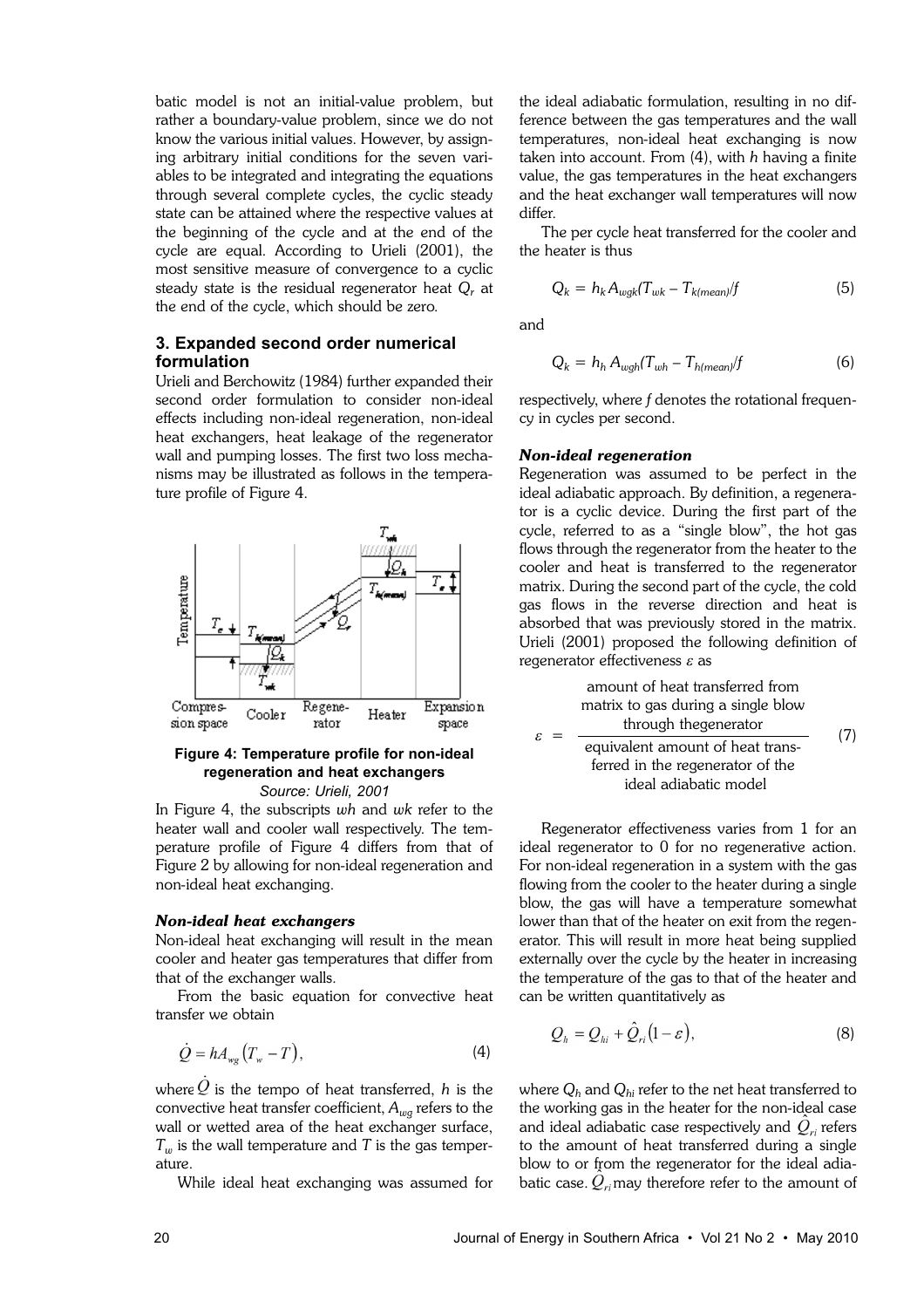heat transferred to the regenerator for the single blow when the working gas flows from the heater to the cooler. Alternatively, it may refer to the amount of heat transferred from the regenerator for the single blow when the working gas flows from the cooler to the heater. The enthalpy loss of the regenerator is therefore identified from equation (8) as

$$
Q_{rloss} = \hat{Q}_{ri}(1-\varepsilon). \tag{9}
$$

The regenerator effectiveness  $\varepsilon$  can be determined from the Number of Transfer Units (NTU), which is a well known measure of heat exchanger effectiveness by

$$
\varepsilon = \frac{\text{NTU}}{1 + \text{NTU}}\tag{10}
$$

The NTU values can be obtained in terms of the Stanton number by

$$
NTU = N_{ST}(A_{wg}/A)/2.
$$
 (11)

The Stanton number is obtained in turn from the average Reynolds number determined over one cycle.

# *Regenerator wall heat leakage*

Regenerator wall heat leakage, due to heat flow from the heater to the cooler via the walls of the regenerator, is determined from

$$
Q_{\text{rwl}} = C_{\text{qwr}}(T_{\text{wh}} - T_{\text{wk}})/f,\tag{12}
$$

where  $Q_{rwl}$ ,  $C_{awr}$ ,  $T_{wh}$ ,  $T_{wk}$  and *f* denote the heat loss per cycle due to wall heat leakage, regenerator housing thermal conductance, heater wall temperature, cooler wall temperature and operating frequency respectively.

# *Pumping work loss*

While pressure was assumed to be constant throughout the engine, fluid friction associated with the flow through the heat exchangers and the regenerator will in fact result in a pressure drop between the variable volumes. This reduces the power output of the engine and is known as pumping work losses. Pressure drop is evaluated from

$$
\Delta p = \frac{-2C_{ref} \mu uV}{d_h^2 A},\qquad(13)
$$

for each of the heat exchangers and the regenerator. The Reynolds friction coefficient *Cref* is calculated from the Reynolds number for the specific fluid conditions at a given time for specific heat exchanger and regenerator topologies. In (13), µ, *u*, *V*, *d<sup>h</sup>* , and *A* denote the working gas dynamic viscosity, the fluid mean bulk velocity, the void volume, the hydraulic diameter and the internal free flow area respectively.

The pressure drop is evaluated for each of the heat exchangers and the regenerator for the entire cycle. The pressure drop for the three volumes is summated at each point for the entire cycle and is added to the compression space pressure to obtain a new expansion space pressure. The pumping loss per cycle is then calculated by integration of the product of pressure drop and the derivative of the variable expansion space volume for one cycle as follows, namely

$$
\Delta W = \int_0^{2\pi} \left( \sum_{i=1}^3 \Delta p_i \frac{dV_e}{d\theta} \right) d\theta \,, \tag{14}
$$

where ∆*p<sup>i</sup>* denotes the total pressure drop across the heater, regenerator and cooler and *dV<sup>e</sup>* denotes the derivative of the variable expansion space volume.

#### *Second order formulation simulation flow*

The second order numerical formulation discussed here was implemented in the open source scripting language Python. Figure 5 shows a block diagram representation of the simulation flow. In Figure 5, the subscripts *gh* and *gk* denote the heater and cooler gas temperatures respectively. The two variables  $T_{gh}$  and  $T_{gk}$  are therefore equivalent to  $T_h$  and *T<sup>k</sup>* and are used to calculate iteratively new gas temperatures as shown in Figure 5 (on next page).

During initialisation, the heater and cooler wall temperatures  $T_{wh}$  and  $T_{wk}$  are set equal to the input heater and cooler temperatures  $T_h$  and  $T_k$  respectively.

The simulation then iteratively determines the temperature of the gas in the heater and cooler, *Tgh* and *Tgk* respectively, as was explained previously. This is done by first performing an ideal adiabatic simulation, followed by a calculation of the new gas temperatures according to the information received from the ideal adiabatic simulation. The regenerator enthalpy and heat leakage losses and the pumping work loss are determined once convergence is obtained, i.e. when the newly determined gas temperatures and the gas temperatures determined during the previous iteration are within a certain tolerance.

Two different methods exist to calculate the performance and efficiency of the engine after the simulation is completed. These two methods are explained with the help of heat/work flow diagrams as shown in Figure 6.

In Figure 6, *qin\_total* denotes the total input heat to the engine, *qr\_enthalpy* and *qr\_wall* denote the regenerator enthalpy and wall heat leakage losses respectively, *qheat* and *qcool* denote the heat input to and heat rejected from the gas cycle respectively,  $q_{out\_total}$  denotes the total heat rejected at the cooler, *wpumping* denotes pumping work loss and *wresult* denotes the resultant output work.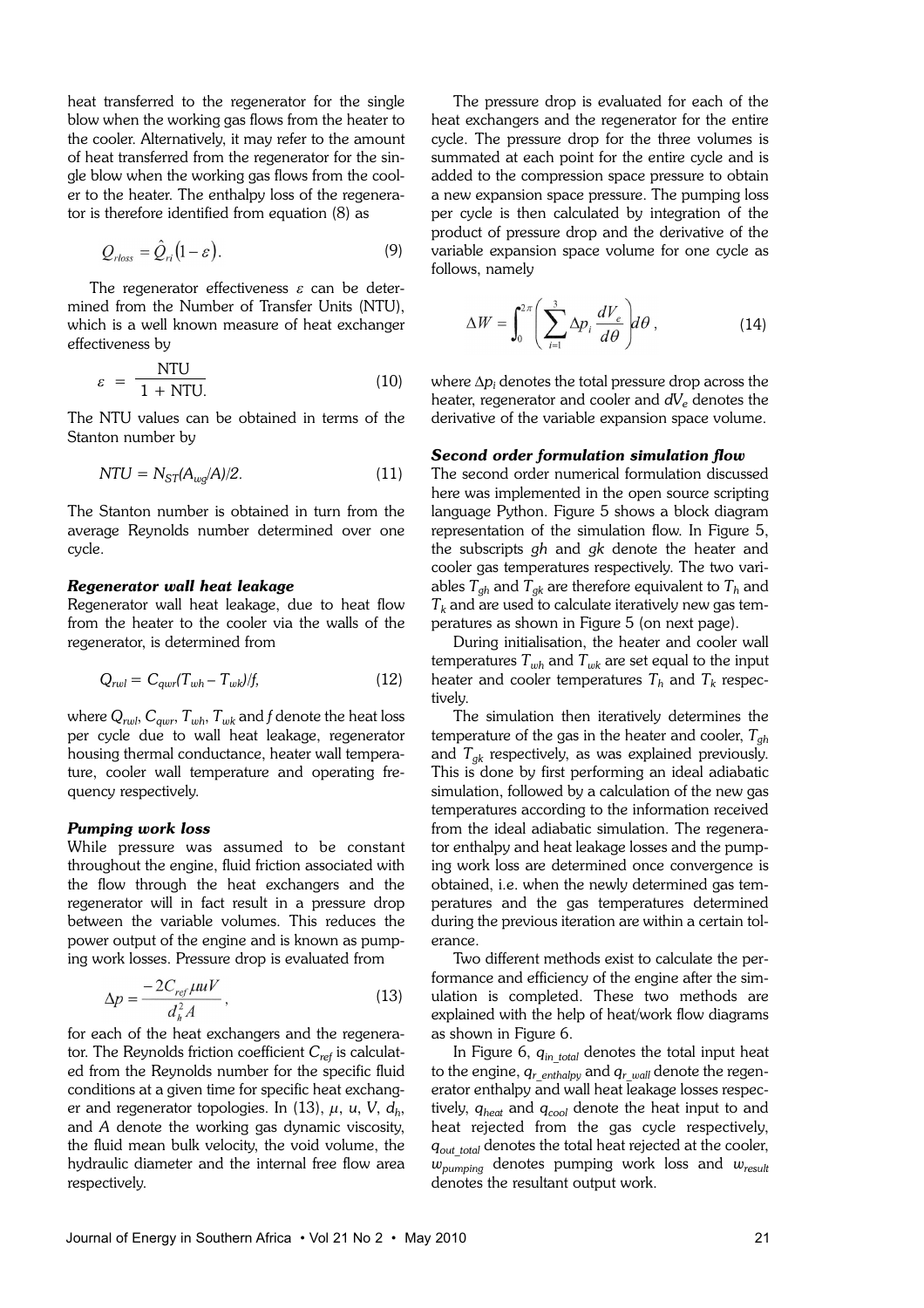

**Figure 6: Heat and work flow diagrams for performance and efficiency calculations**

The first diagram shown in Figure 6a represents the method used by Urieli (2001) to calculate the performance and efficiency of the engine and will be called the Urieli method. The second method shown in Figure 6b represents an alternative calculation of the performance and efficiency and will be denoted the alternative method.

The difference between the two methods is essentially how the regenerator and pumping losses are accounted for. In the case of the Urieli method,

these losses are added to the simulated heat input of the cycle to obtain a new total heat input to the engine. Urieli did not explain his decision to calculate engine performance in this manner. In practice, his approach means that the heater temperature will have to be set higher to achieve the higher heat input to the engine, effectively changing the original simulation input parameters.

The alternative method tries to avoid this by subtracting the regenerator losses from the simulat-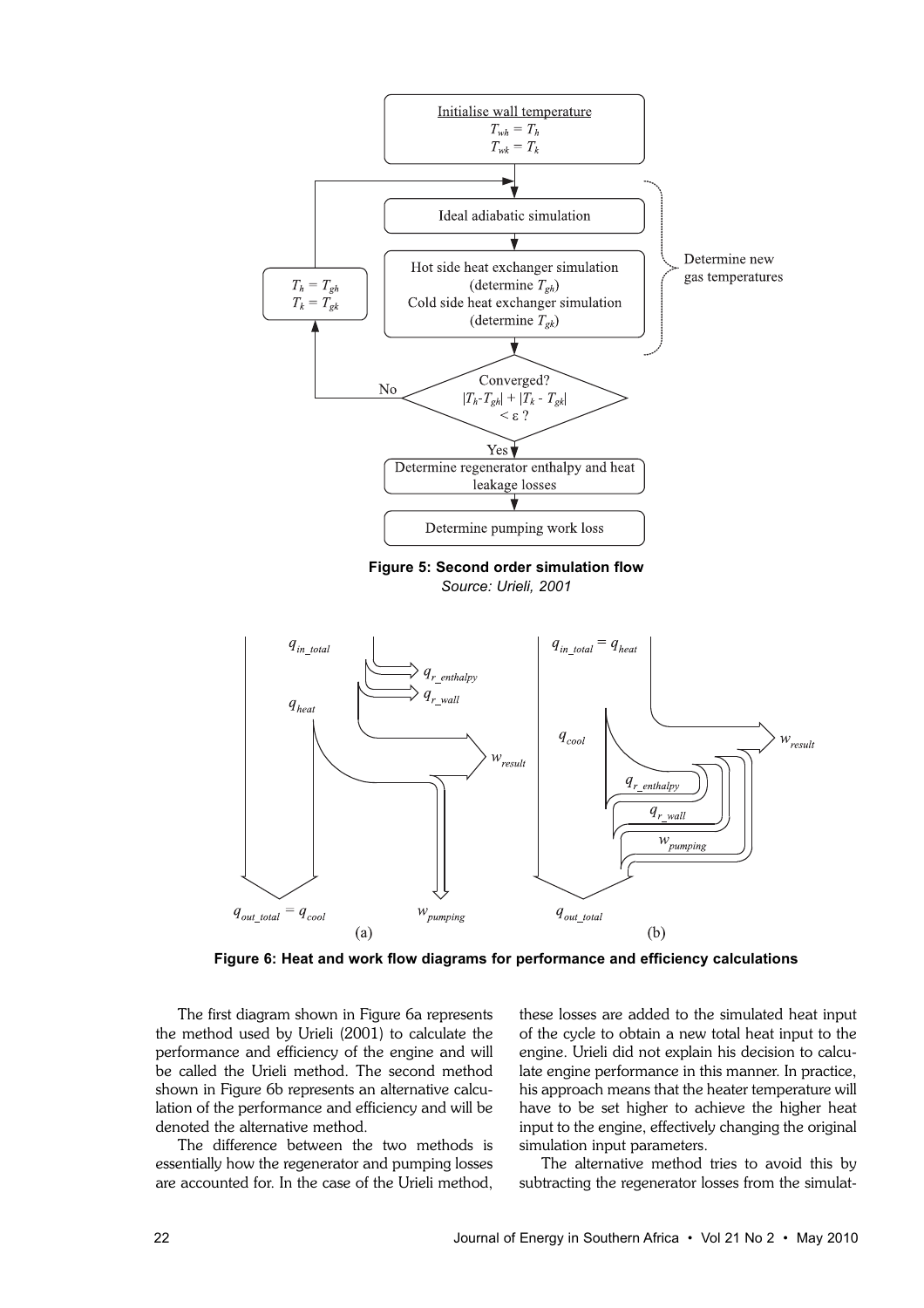ed output work and adding these losses to the heat rejected from the gas to obtain a new total amount of heat that is rejected from the cooler. The reasoning for this alternative is that the regenerator losses calculated after the cyclic simulation will in practice degrade the engine by lowering the output power and by increasing the rejected heat at the cooler. As a result, gas cycle variables for the more realistic simulation will inevitably differ from that obtained during cyclic simulation, e.g. the maximum and minimum pressure values will decrease and increase respectively. This should be kept in mind when interpreting and using gas cycle variables obtained during cyclic simulation.

As for the pumping losses, it was realised that heat generated due to gas friction will also have to be rejected at the cooler. However, not all heat generated per cycle due to gas friction will be rejected. In following Berchowitz (1986), only half of the heat generated in the regenerator and the heat generated in the cooler due to gas friction is considered as lost. The remaining heat generated in the regenerator and the heat generated in the heater remains a useful part of the thermodynamic cycle. The quantity, *wpumping*, as shown in Figure 6b, therefore only accounts for the gas friction losses or pumping losses rejected at the cooler.

It follows that the total input heat to the engine is more for the Urieli method, the resultant output work is less and the total output heat is more for the alternative method. In section 5, both these methods will be compared to the experimental results obtained by Thieme (1979, 1981).

# **4. Simulation of the GPU-3 Stirling engine**

The GPU-3 Stirling engine was originally built by General Motors Research Laboratories for the U.S. Army in 1965, as part of a 3 kWe engine-generator set that was designated the Ground Power Unit 3. This is a single cylinder, displacer engine (beta configuration) with a rhombic drive and power output of up to approximately 9 kWe with hydrogen as working fluid at 6.9 MPa average pressure and 3 600 rpm rotational speed (Thieme, 1979).

The GPU-3 specifications were well documented by Thieme (1979, 1981) and later by Organ (1992, 1997) and are listed in Appendix B.

According to the data provided in Appendix B, the heat exchangers have sections that are not exposed to the heat or to the coolant and should therefore be considered only contributing to the overall void volume. The second order formulation presented here does not specifically provide for such inactive void volumes in the heat exchangers. Since these volumes cannot be ignored it was decided to approximate the GPU-3 implementation by adding the void volumes in the heat exchangers to the void volumes of the adjacent volumes. The clearance distances of the pistons in the expansion and compression spaces were therefore increased to account for the heat exchanger volumes adjacent to the expansion and compression spaces not exposed to heat or coolant. The calculated void volume of the regenerator was also increased to account for the inactive void volumes of both heat exchangers adjacent to the regenerator.

In most cases, when providing Stirling engine performance data, the average pressure for a certain operating condition is provided. This implies a certain working fluid mass. The second order formulation presented here, however, uses working fluid mass to calculate the pressure and not vice versa. To overcome this problem, where the average pressure is given and the total mass of the gas is unknown, the mass of gas is guessed to start with and is then continually recalculated for each iteration to achieve the given average pressure. All other data that depends on the mass of gas is scaled accordingly.

Of the numerous tests that were conducted, Thieme (1979, 1981) documented one measurement each in detail in the two reports prepared for the U.S. Department of Energy. Table 1 lists the operational information of these two measurements.

**Table 1: Core information of the documented low power baseline and high power baseline measurements conducted by Thieme (1979, 1981)**

| .                                  |                       |                        |
|------------------------------------|-----------------------|------------------------|
|                                    | Low power<br>baseline | High power<br>baseline |
| Working fluid                      | Helium                | Hydrogen               |
| Heater-tube gas temp.              | 697 °C                | $677^{\circ}$ C        |
| Mean compression<br>space pressure | 4.13 MPa              | 6.92 MPa               |
| Engine speed                       | 2503 rpm              | $1504$ rpm             |

Sullivan (1989) also listed some measured data for the tests that were conducted at the NASA Glenn Research Centre by Thieme. It is against these documented experimental results that the simulation accuracy of the second order formulation is compared.

#### **5. Results**

Table 2 compares the measured low power baseline measurement documented by Thieme (1979) and the simulated results thereof using the second order formulation described previously.

The second order formulation could predict the average expansion space and compression space temperatures fairly accurately. It should be highlighted though that it is difficult to measure the temperature of the gas in the variable spaces accurately.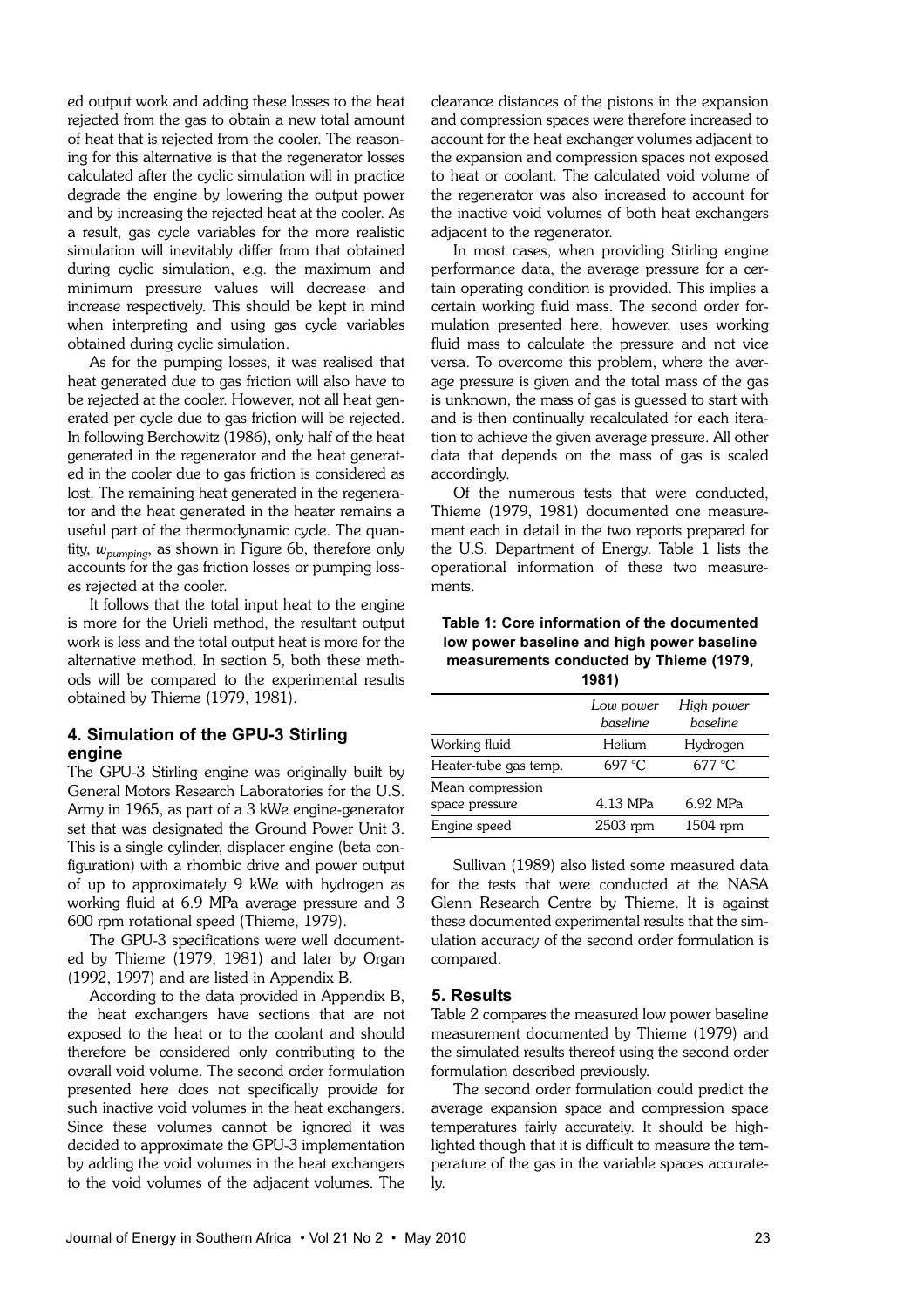| Table 2: Comparison of the measured and simulated low power baseline measurement |  |
|----------------------------------------------------------------------------------|--|
| by Thieme (1979)                                                                 |  |

|                                       | Measured results  |                                | Simulated results with % error |
|---------------------------------------|-------------------|--------------------------------|--------------------------------|
|                                       |                   | Urieli method                  | Alternative method             |
| Exp. space average temperature        | 851 K             |                                | 878 K (3.2%)                   |
| Comp. space average temperature       | 371 K             | 350 K (-5.7%)                  |                                |
| Exp. space pressure swing             | 2.89 MPa          | $3.16$ MPa $(9.3\%)$           |                                |
| Comp. space pressure swing            | 2.94 MPa          | 3.01 MPa $(2.4\%)$             |                                |
| Heat input to working fluid per cycle | 272 J             | 313 J<br>$(15.1\%)$            | 273 J<br>$(0.4\%)$             |
| Heat out of working fluid per cycle   | 177 J             | 115J<br>$(-53.9\%)$            | 165 J<br>$(-6.78\%)$           |
| Indicated output power and efficiency | 3.7 kW @ $0.303$  | 5.61 kW @ $0.43$<br>$(51.6\%)$ | 4.39 kW @ 0.386<br>$(18.6\%)$  |
| Brake output power and efficiency     | 2.65 kW @ $0.217$ | 4.56 kW @ $0.35$<br>$(72.1\%)$ | 3.34 kW @ 0.294<br>$(26.0\%)$  |

The heat input to the engine is over-estimated by the Urieli method. Sullivan (1989) obtained similar results, i.e. of the order of 20%. The alternative method, however, over-estimated the heat input by only 0.4%.

It was expected for the Urieli method to underestimate the heat rejected at the cooler, since the simulation does not take into account during the cyclic simulation the additional heat that should be rejected at the cooler due to the regenerator losses, appendix gap losses, and so forth. The alternative method again predicted the rejected heat more accurately, since at least part of the additional heat is taken into account.

Overestimation of the pressure swing was again expected. It is difficult to attribute one single reason to this inaccuracy due to the interrelated nature of the different loss mechanisms on the gas cycle. However, since the second order formulation described here does not take a variety of losses into

account during cyclic simulation that will inevitably degrade the performance of the engine, it should be expected that the pressure-volume work and therefore the pressure swing be overestimated.

The brake output power of the GPU-3, i.e. the output power at the shaft of the engine, was determined by Thieme (1979) to be 2.65 kW as given in Table 2. Thieme (1979, 1981) also determined by experiments and calculations the mechanical losses for the conditions given in Table 2 at 1.05 kW. For comparative purposes, the simulated output power is compared with the measured output power both without (indicated power) and with (brake power) consideration of mechanical losses.

The inaccuracies for the Urieli method should not come as a surprise when considering that the input heat and the heat rejected at the cooler is overestimated and underestimated by approximately 15% and 54% respectively, resulting in the overestimation of the output power. Furthermore, even

**Table 3: Comparison of the measured and simulated high power baseline measurement by Thieme (1981)**

| Measured results |                               | Simulated results with % error |
|------------------|-------------------------------|--------------------------------|
|                  | Urieli method                 | Alternative method             |
| 847 K            |                               | 887 K (4.7%)                   |
| 345 K            |                               | 335 K (-2.9%)                  |
| $4.23$ MPa       |                               | 4.81 MPa (13.7%)               |
| 4.43 MPa         |                               | 4.77 MPa (7.7%)                |
| 444 J            | 507 J<br>$(14.2\%)$           | 432 J<br>$(-2.7%)$             |
| 245 J            | 170 J<br>(-30.6%)             | 248 J<br>$(1.2\%)$             |
| 4.91 kW @ 0.406  | 6.29 kW @ 0.494<br>$(28.1\%)$ | 4.47 kW @ 0.413<br>$(-9.0\%)$  |
| 4.16 kW @ 0.344  | 5.54 kW @ 0.435<br>$(33.2\%)$ | 3.72 kW @ 0.344<br>$(-10.6\%)$ |
|                  |                               |                                |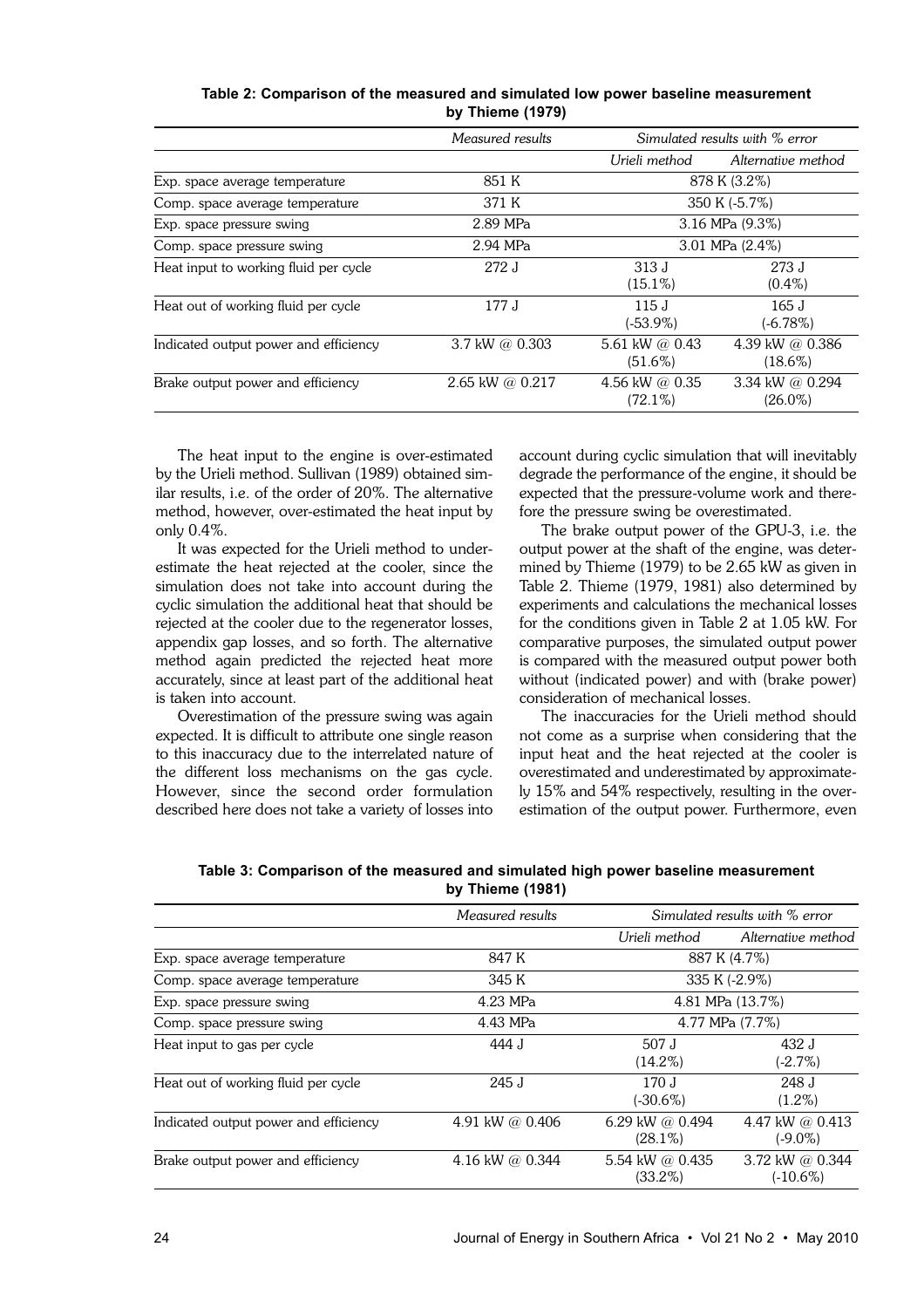if all of the losses were taken into consideration, the simulated output power would still exceed the actual value. This issue was partly addressed for the alternative method, yielding better results.

Table 3 compares the measured high power baseline measurement documented by Thieme (1981) and the simulated results thereof using the second order formulation.

The inaccuracies of the expansion and compression space average temperatures are again satisfactory. The inaccuracies of the simulated expansion space and compression space pressure swings are slightly less accurate in comparison with the low power baseline measurement listed in Table 2.

The heat input to the engine and heat rejected at the cooler were estimated with inaccuracies that are similar to those listed in Table 2, with the exception of the heat rejected calculated with the Urieli method, which improved in accuracy. The accuracy of the output power and efficiency calculated using the Urieli method show a vast improvement, but worsened using the alternative method, when compared to the results listed in Table 2.

In general, the accuracy of the results obtained using the Urieli method improved, but accuracy worsened when using the alternative method. Sullivan (1989) in his investigation reported that the absolute prediction error of the power was greater for helium than for hydrogen. This is also the case using the Urieli method, where the output power was calculated more accurately for the high power baseline case with hydrogen as working gas.

Sullivan (1989) also gave detail of a range of other measurements conducted at the NASA Lewis Research Centre. Figures 7 – 12 show several variables against engine speed for measurements conducted with helium as working fluid, with the average pressure close to 4.2 MPa and with the heater tube gas temperature close to 650 °C. (These are the same conditions as for the measured results shown in Table 2.) The graphs are presented to compare the ability of the numerical formulation to accurately predict the different variables as a function of engine speed.



**Figure 7: Measured brake output power and simulated indicated output power**



**Figure 8: Measured brake efficiency and simulated indicated efficiency**

Figures 7 and 8 show the measured brake output power and efficiency and simulated indicated output power and efficiency as a function of engine speed respectively. It follows therefore that the simulated output power and efficiency is predicted to be significantly higher than for the actual case for both the Urieli and alternative methods. In addition, while the measured output power starts to decrease with increasing engine speed, the simulated output power still increases at a decreasing rate for both methods. The simulated efficiency, however, shows more or less the same trend as for the measured case.

The pressure profiles obtained from simulation by Urieli (1977) using a third order formulation suggested that a simplified momentum equation could be used for simulation up to peak power. Urieli (1977) however, showed that even at engine speed well below that of peak power, a complete momentum equation including momentum flux and acceleration terms should be used. For helium, peak power is reached in the region of 2 500 to 3 000 rpm. From more or less this point and onwards, irregularities in the expansion space pressure profiles appear. Urieli (1977) found that a choking type local pressure peak appeared in his simulations using air as working fluid. This pressure peak impacted negatively on the output power. These phenomena can only be simulated with formulations far more complex than the second order formulation presented here, hence the inability of the simulated output power to follow the decreasing trend of the measured output power.

Figure 9 shows the measured heat input to the engine and simulated heat input to the gas against engine speed, while Figure 10 shows the measured and simulated heat output of the engine.

The heat input to the gas will be the larger part of, but will not exceed, the total heat input to the engine. The simulated heat input to the gas using the alternative method is therefore more accurate. The heat output as determined by the alternative method – again, is also more accurate.

Figure 11 shows the measured and simulated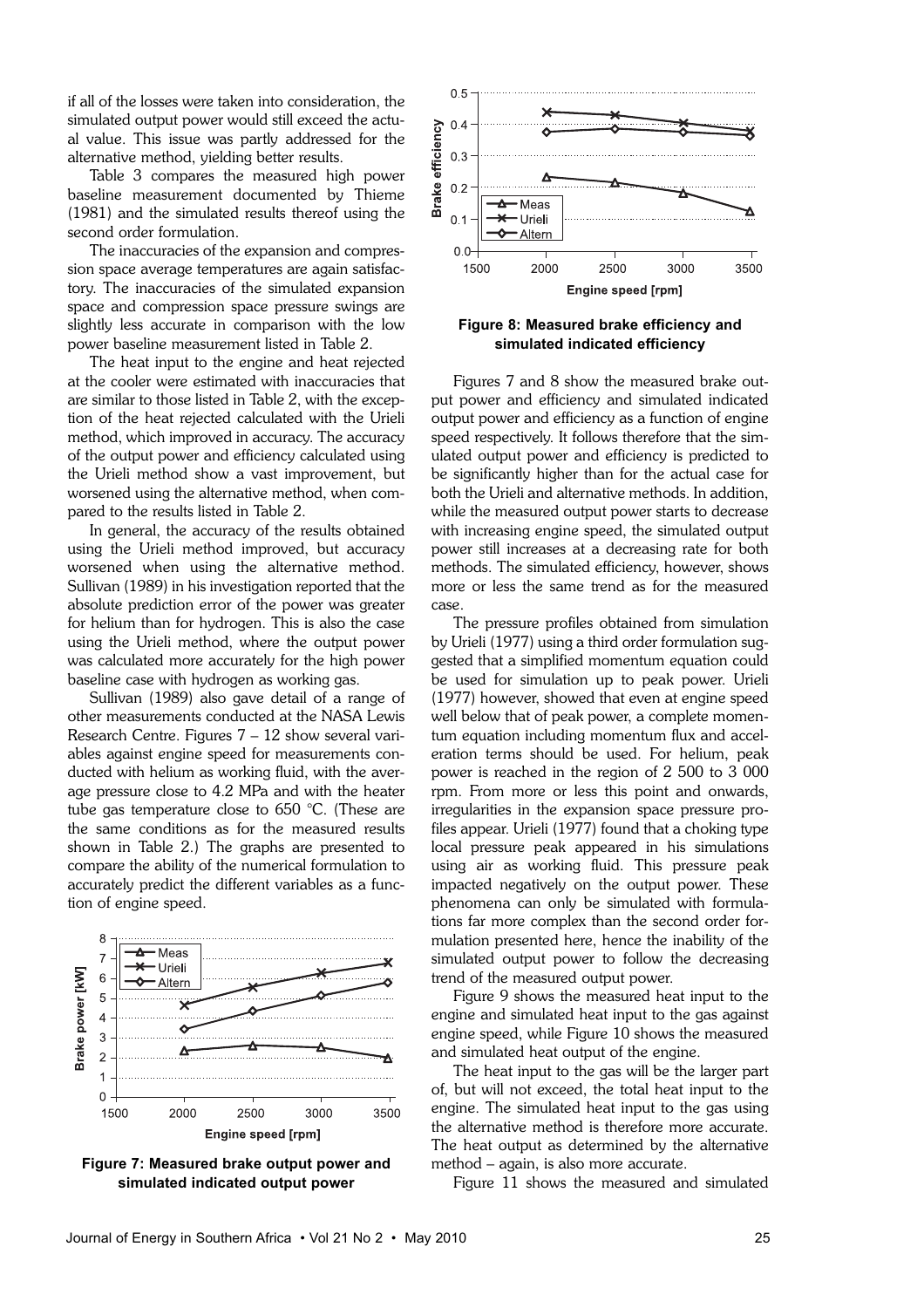

**Figure 9: Measured heat input to engine and simulated heat input to gas**

expansion space pressure swing against engine speed and Figure 12 shows the measured and simulated compression space pressure swing against engine speed.



**Figure 11: Measured and simulated expansion space pressure swing**



The simulated trends for the pressure swing against engine speed for both the expansion space and compression space do not follow those of the measured pressure swings. In the case of the expansion space, an increase in pressure swing is predicted, while the measured pressure swing shows a decrease as engine speed increases.

For the compression space, a sharply decreasing pressure swing was presented by Sullivan (1989) for increasing engine speed for measurements with average pressure at close the 4.2 MPa. However,



**Figure 10: Measured and simulated heat output**

the validity of the measured pressure swing at 3 500 rpm is questioned, because no other similar decreases were observed for measurements presented by Sullivan (1989) at average pressures of 2.8 MPa and 5.6 MPa. The pressure swing obtained from measurements at these average pressures stayed rather constant over the same range of engine speed. If it is indeed the case that the pressure swing was measured incorrectly at 3 500 rpm for the data shown in Figure 12, then the simulated pressure swing predicts the actual pressure swing more accurately than for the expansion space.

Figures 13 – 18 show several variables against engine speed for measurements conducted with hydrogen and helium as working fluid, with the average pressure close to 2.8 MPa and with the heater tube gas temperature close to 700 °C.

Figures 13 and 14 show the measured brake output power and efficiency and simulated indicated output power and efficiency as a function of engine speed respectively, similar to the data shown in Figures 7 and 8. The simulated output power and efficiency as predicted by the alternative method are shown to be more accurate for both hydrogen and helium, especially at a lower engine speed. At higher engine speed, it is shown that the simulations become less accurate for reasons already discussed previously.



**Figure 13: Measured brake output power and simulated indicated output brake power for hydrogen (solid line) and helium (dashed line)**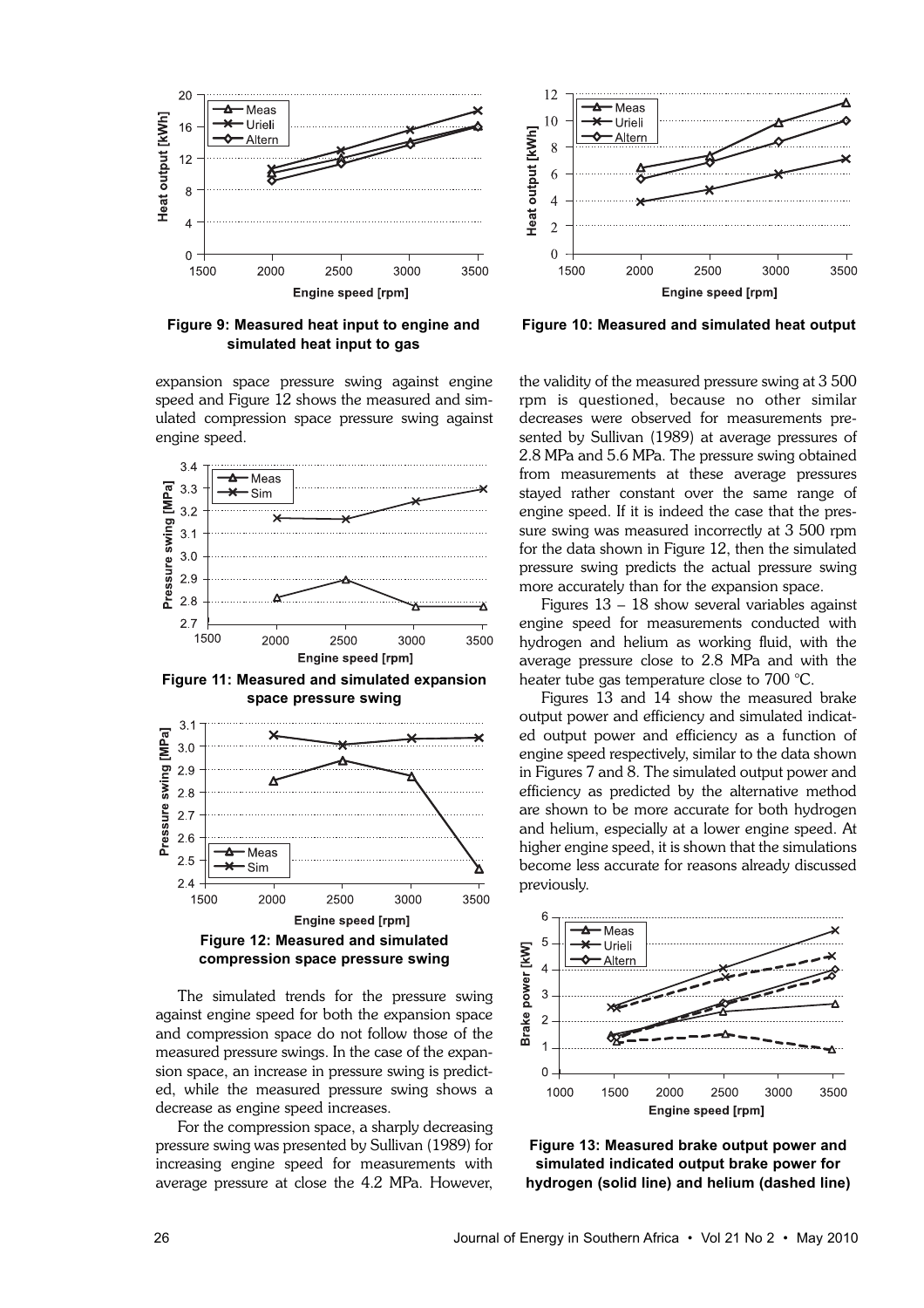

**Figure 14: Measured brake efficiency and simulated indicated efficiency for hydrogen (solid line) and helium (dashed line)**

Figure 15 shows the measured heat input to engine and simulated heat input to gas against engine speed, while Figure 16 shows the measured and simulated heat output of the engine. The data trends for both cases are very similar to the data shown in Figures 9 and 10 and the same comments given previously apply for the data shown in Figures 15 and 16.







# **Figure 16: Measured and simulated heat output for hydrogen (solid line) and helium (dashed line)**

Figures 17 and 18 show the measured and simulated expansion space and compression space pressure swing against engine speed respectively. The simulated trends for the pressure swing against engine speed for both the expansion space and compression space show limited success in following the trend of the measured pressure swings. Overall, the pressure swings are overestimated by the simulations by up to about 27 % and 20 % for the expansion space and compression space respectively.



**Figure 17: Measured and simulated expansion space pressure swing for hydrogen (solid line) and helium (dashed line)**



# **Figure 18: Measured and simulated compression space pressure swing for hydrogen (solid line) and helium (dashed line)**

In general, the various operational variables were estimated fairly accurately in most cases or alternatively the measured trends were followed to a fair degree as a function of engine speed, especially with hydrogen as working fluid. Where discrepancies exist, the measured value is either in question or larger inaccuracies occur due to higher engine speed.

# **6. Conclusions**

In this paper, implementation of a second order formulation for Stirling engine simulation as developed by Urieli (2001), with improvements and the verification of its simulation accuracy against the known performance of the GPU-3 Stirling engine, was reported. The objective of this investigation was to establish a simulation tool to perform preliminary engine design and optimisation.

The overall accuracy of the simulations with the exception of the output power and efficiency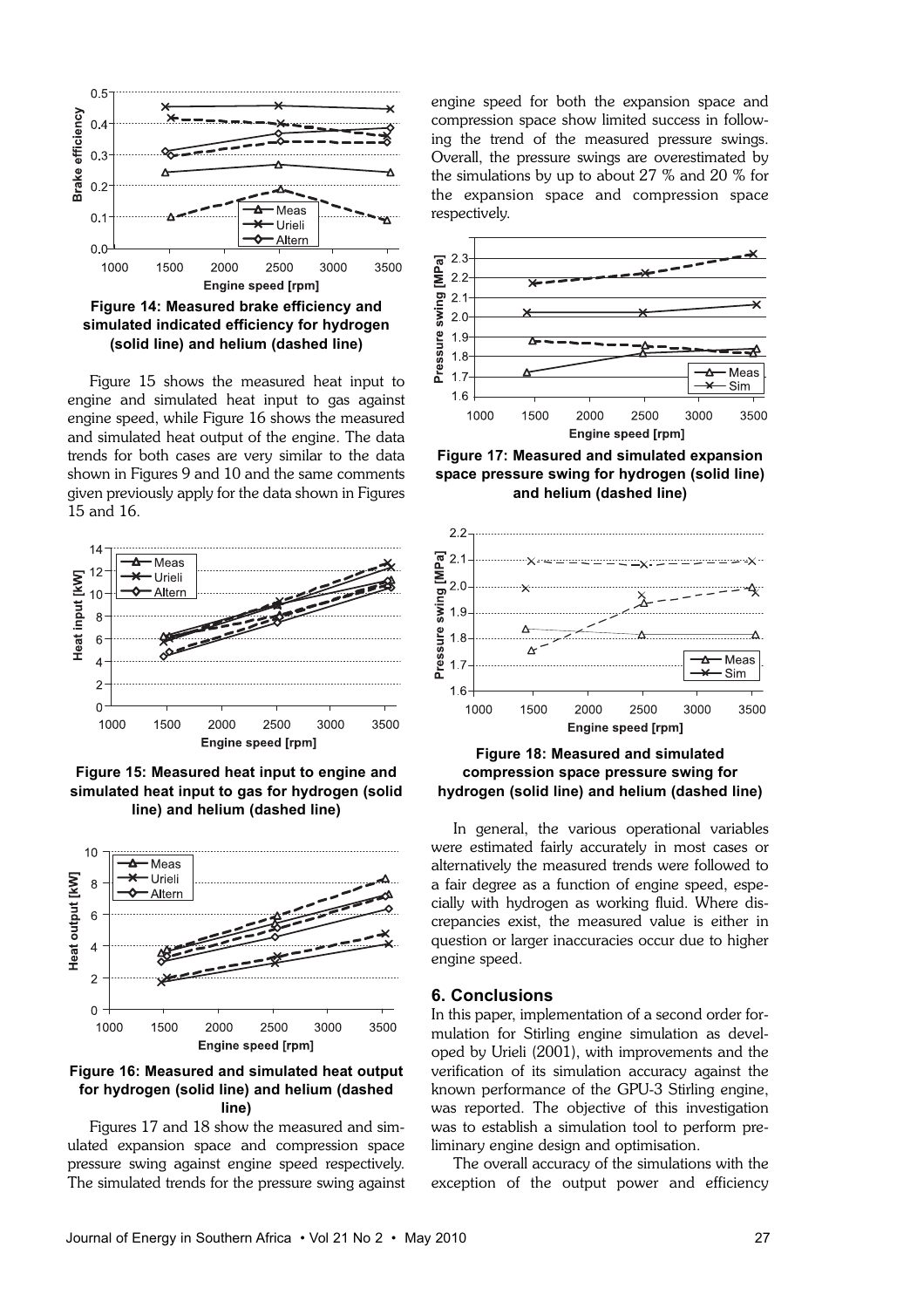proved to be satisfactory. The alternative method yielded more accurate results compared to the method used by Urieli in estimation of the various other operational variables. Where large inaccuracies occurred for some of the operational variables, the simulated trends in general followed the measurements.

The limitations of the second order formulation presented here, e.g. the inability to account for the interrelated nature of the loss mechanisms, were highlighted. Where more accurate simulation and more detailed information of the thermodynamic and gas dynamic behaviour are needed, a third order formulation would be more appropriate. No comparison is available that compares the processing time of third order formulations with second order formulations. Nevertheless, due to its simplified nature, the second order formulation presented here is considered more suitable as a first iteration design and optimisation tool.

#### **References**

- Berchowitz, D.M. (1978). *A* Computer and Experimental Simulation of Stirling Cycle Machines, M Sc dissertation, University of the Witwatersrand, Johannesburg.
- Berchowitz, D.M. (1986). Stirling Cycle Engine Design and Optimisation, PhD dissertation, University of the Witwatersrand, Johannesburg.

Berchowitz, D.M. & Urieli, I. (1984). Stirling Cycle Machine Analysis, Adam Hilger.

- Hargreaves, C. M. (1991). The Phillips Stirling Engine, Elsevier, Amsterdam.
- Organ, A.J. (1992). Thermodynamics and Gas Dynamics of the Stirling Cycle Machine, Cambridge University Press, Cambridge.
- Organ, A.J. (1997). The Regenerator and the Stirling Engine, Mechanical Engineering Publications Limited, London and Bury St. Edmunds.
- Snyman, H., Harms, T.M. & Strauss, J.M. (2008). Design Analysis Methods for Stirling Engines, *Journal of Energy in Southern Africa*, Vol. 19, No. 3, Cape Town.
- Sullivan, J.S. (1989). NASA Lewis Stirling Engine Computer Code Evaluation. Report DOE/NASA /4105-4 prepared for the U.S. Department of Energy, Office of Vehicle and Engine R&D, Washington DC.
- Thieme, L.G. (1979). Low-power baseline test results for the GPU-3 Stirling engine. Report DOE/NASA/1040-79/6 prepared for U.S. Department of Energy, Office of Conservation and Solar Applications, Div. of Transportation Energy Conservation, Washington DC.
- Thieme, L.G. (1981). High-power baseline and motoring test results for the GPU-3 Stirling engine. Report DOE/NASA/51040-31 prepared for U.S. Department of Energy, Office of Vehicle and Engine R&D, Washington DC.
- Urieli, I. (1977). A Computer Simulation of Stirling Cycle Machines, PhD dissertation, University of the Witwatersrand, Johannesburg.
- Urieli, I. (2001). Stirling Cycle Machine Analysis. URL: */www.ent.ohiou.edu/~urieli/stirling/me4 22.html.*

#### **Appendix A: Summary of the equation set for ideal adiabatic analysis**

The equation set for the ideal adiabatic analysis as developed by Urieli (2001) is given below: Equations for instantaneous pressure variation:

$$
p = MR/(V_c/T_c + V_k/T_k + V_r/T_r + V_h/T_h + V_e/T_e)
$$
  
\n
$$
dp = \frac{-p(dV_c/T_{ck} + dV_e/T_{he})}{(V_c/T_{ck} + \gamma(V_k/T_k + V_r/T_r + V_h/T_h) + V_e/T_{he})}
$$

Equations for gas masses in each cell:

$$
m_c = pV_c/(RT_c)
$$
  
\n
$$
m_k = pV_k/(RT_k)
$$
  
\n
$$
m_r = pV_r/(RT_r)
$$
  
\n
$$
m_h = pV_h/(RT_h)
$$
  
\n
$$
m_e = pV_e/(RT_e)
$$
  
\nEquations for mass accumulation in each cell:  
\n
$$
dm_c = (p dV_c + V_c dp/\gamma)/(RT_{bc})
$$
  
\n
$$
dm_k = m_k dp/p
$$
  
\n
$$
dm_h = m_h dp/p
$$
  
\n
$$
dm_h = m_h dp/p
$$